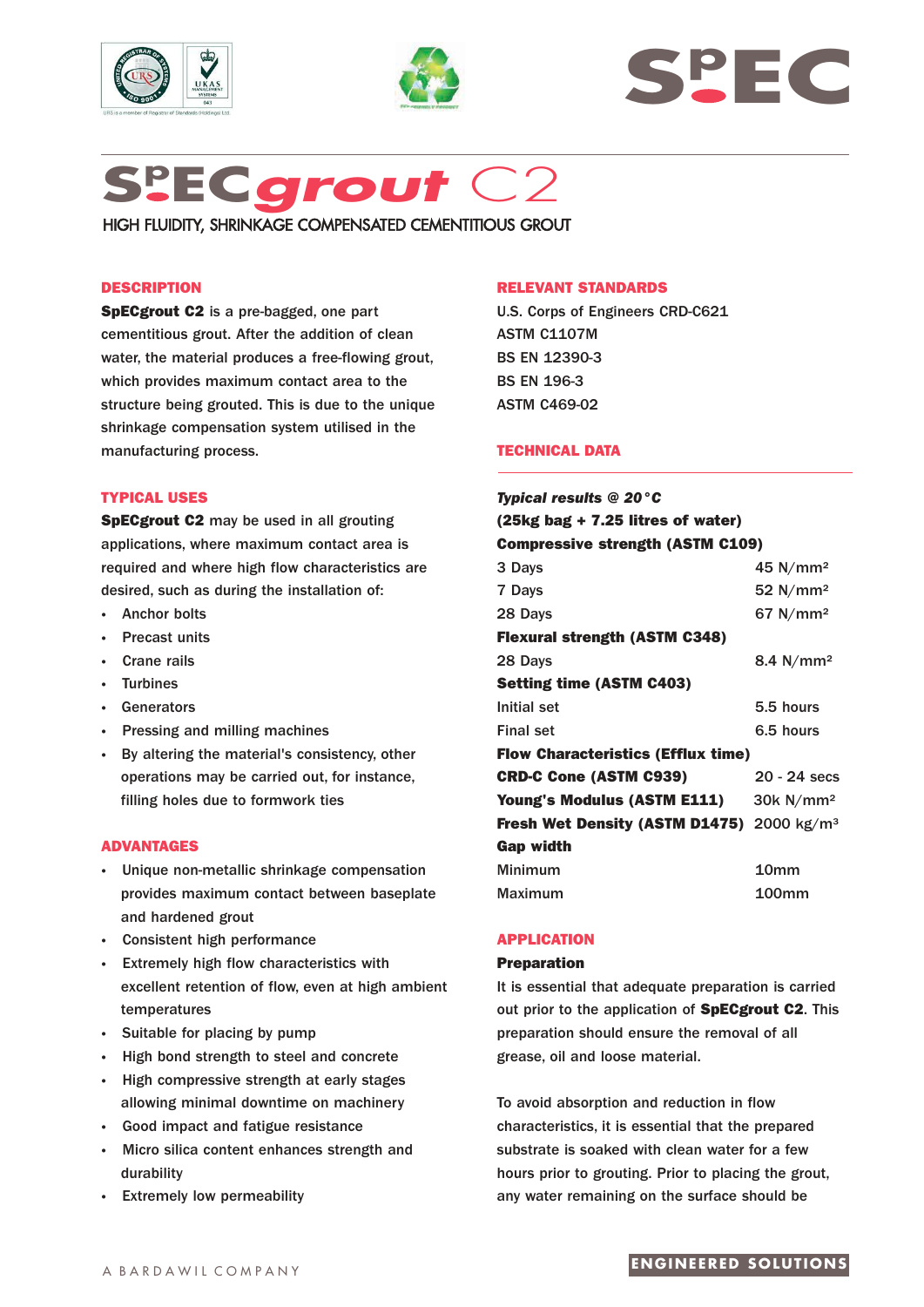removed by blowing clean with oil free compressed air.

The underside of the base plate to be grouted should be clean and any oil or grease MUST be removed. The underside should preferably have no geometry, which would impede the flow of grout. Should cruciforms be present, it is essential that air release holes are drilled through the base plate to avoid trapping air hence reducing the total contact area.

All formwork should be sealed to prevent loss of grout during pouring. The formwork should be tight to the base plate and parallel to the direction of flow. A gap of around 100mm is required at the pouring hopper with a gap of around 50mm at the opposite end. (see sketch) 100mm



*Cross-section of typical grouting formwork*

# **Mixing**

**SpECgrout C2** is a one-part cementitious grout.

**SpECgrout C2** must be mixed using a slow speed electric drill fitted with a **SpECgrout** mixing paddle. This method is suitable for small quantities. For larger quantities it may be necessary to consider the use of a grout pump. Advice can be provided by our Technical Service Department on the type of pumps available.

Good planning is essential to ensure a continuous flow of grout once pouring commences.



The specified water quantity should be measured in an accurately graduated vessel and added to the mixer. The bagged powder is then

added slowly whilst mixing. A mixing time of not

less than five minutes is required to ensure adequate dispersal of the ingredients.

The recommended water used per 25kg bag is 7.25 litres.

*The product cannot be mixed by hand*

#### **Application**

The grout should be poured immediately after mixing and certainly not more than 20 minutes after mixing is complete, to take full advantage of the high flow properties.

Again, planning is imperative to ensure that sufficient grout is available to allow continuity of placing.

The mixed product should always be poured from the hopper end of the formwork. On no account should grout be poured from more than one side of the base plate. Maintenance of a fluid head is essential to avoid air entrapment. Once the grouting has been completed, all exposed areas of grout should be cured immediately using **SpECcure WE** curing membrane.

#### **EQUIPMENT CLEANING**

Tools and equipment should be cleaned immediately using water as, on hardening the material can only be removed mechanically.

#### **APPLICATION TEMPERATURE RANGE**

| Minimum | $5^{\circ}$ C  |
|---------|----------------|
| Maximum | $35^{\circ}$ C |

At temperatures above this range the material should be stored in shade and cool water used for mixing.

#### **PACKAGING AND YIELD**

**SpECgrout C2** is supplied in 25kg bags. Each bag when mixed with 7.25 litres of water will provide approximately 16.0 litres of mixed material.

### **STORAGE AND SHELF LIFE**

**SpECgrout C2** has a shelf life of 12 months when stored in a cool, dry environment.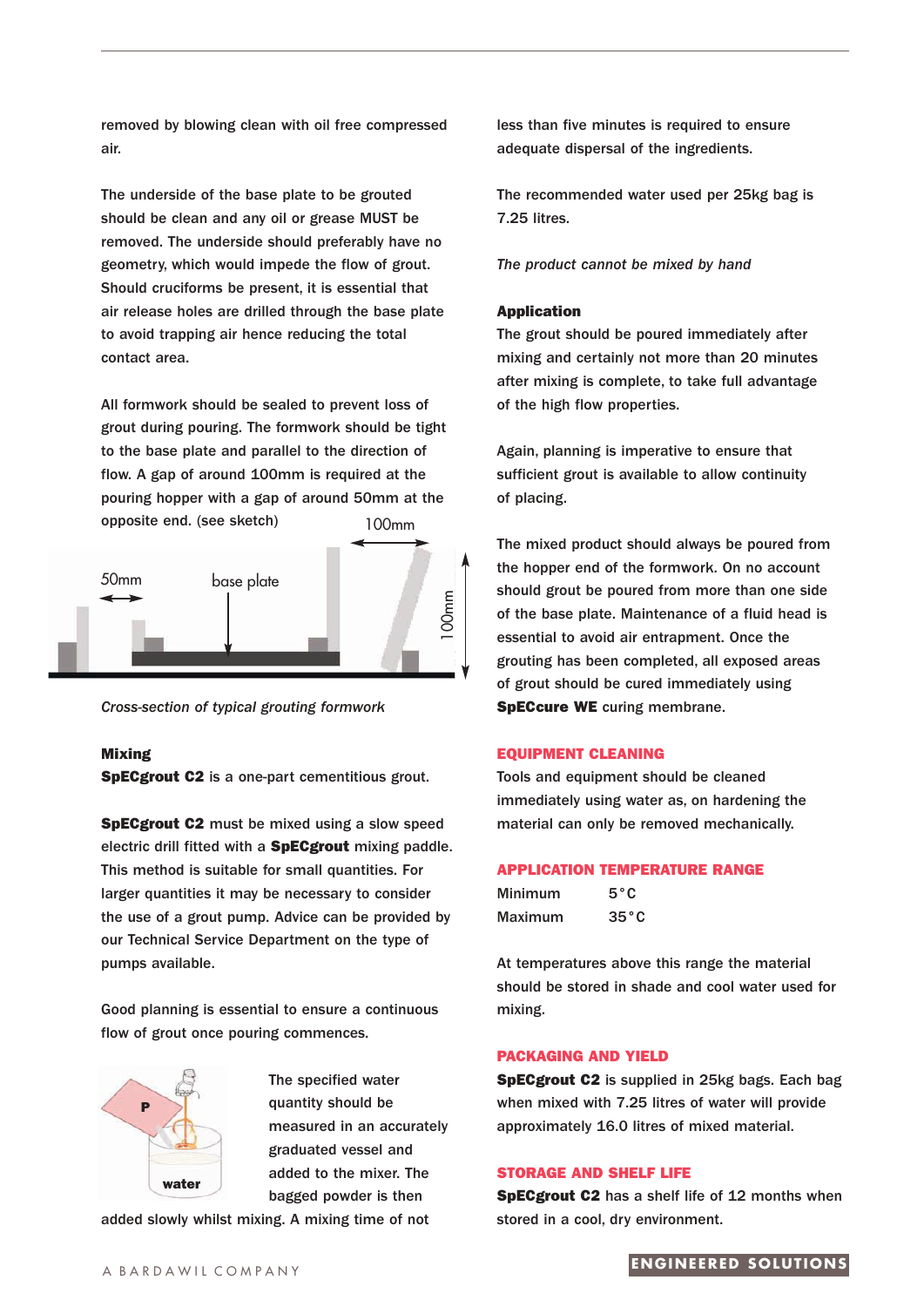# **HEALTH AND SAFETY**

**SpECgrout C2** contains alkalis and protection should be provided to prevent contact with skin and eyes. Inhalation of dust must be avoided whilst mixing. Gloves, goggles and a dust mask

must be worn. If skin contact occurs wash with plenty of soap and water. Contact with eyes should be treated by immediately washing with copious amounts of clean water followed by medical attention.